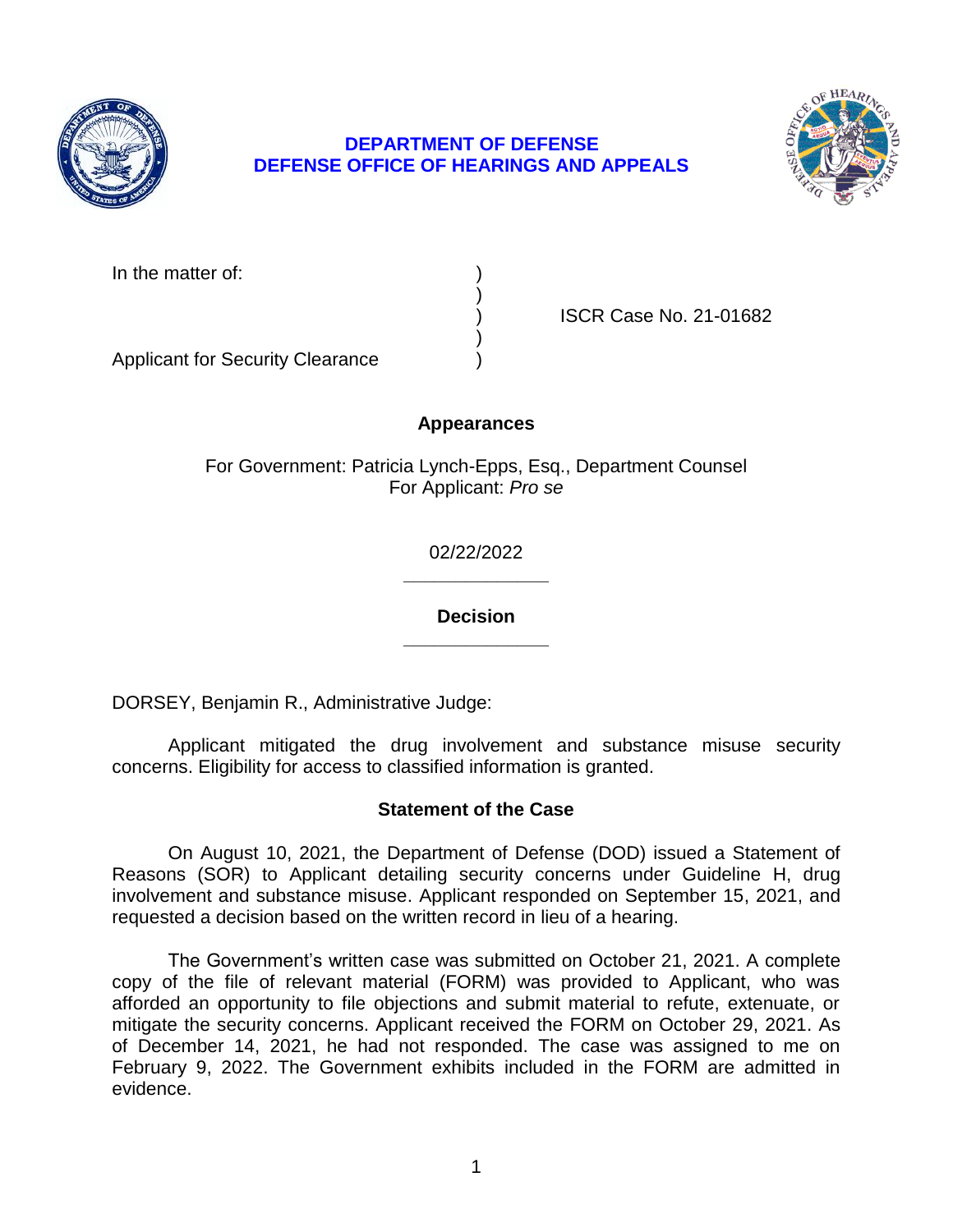#### **Findings of Fact**

 Applicant is a 24-year-old employee of a defense contractor. He has worked for his current employer since February 2021. He is applying for a security clearance for the first time. He earned a bachelor's degree in December 2020. He has never married, but he has resided with a cohabitant since July 2017. He has no children. (Items 3, 4)

 purposes. During this time period, he used marijuana about once every one to three months at most, while there were six or seven month gaps when he did not use From October 2016 until July 2020, Applicant used marijuana for recreational marijuana at all. (Items 2, 3, 4)

 From May 2018 until about August 2019, Applicant used LSD in order to experience its effects with the possibility of improving his "mental state and general motivation." During this period of time, he used LSD approximately once every five to six weeks. (Items 2, 3, 4)

 Applicant reported his marijuana and LSD use on the Questionnaire for National Security Positions (SF 86) he submitted in February 2021. He discussed his marijuana and LSD use when he was interviewed for his background investigation in March 2021. He stated that he will not use marijuana in the future unless it becomes legal under federal law. He stated that he will not use LSD again as he has "no reason nor desire to return to it." Applicant stated that he is willing to undergo drug testing in order to prove that he is not using illegal drugs. He provided no evidence of a completed drug test. Applicant acknowledged that he probably still associates with people who use illegal drugs, but they do not discuss drug use, so he cannot be sure. (Items 3, 4)

 In his September 2021 response to the SOR, Applicant admitted both SOR allegations, reiterated his infrequent use of marijuana and LSD, and attempted to avail himself of what he calls the "rapidly changing positive shift" in the perception of marijuana. (Item 2)

#### **Policies**

 *Classified Information within Industry* (February 20, 1960), as amended; DOD Directive 5220.6, *Defense Industrial Personnel Security Clearance Review Program* (January 2, 1992), as amended (Directive); and the adjudicative guidelines (AG), which became This case is adjudicated under Executive Order (EO) 10865, *Safeguarding*  effective on June 8, 2017.

 When evaluating an applicant's suitability for a security clearance, the administrative judge must consider the adjudicative guidelines. In addition to brief introductory explanations for each guideline, the adjudicative guidelines list potentially disqualifying conditions and mitigating conditions, which are to be used in evaluating an applicant's eligibility for access to classified information.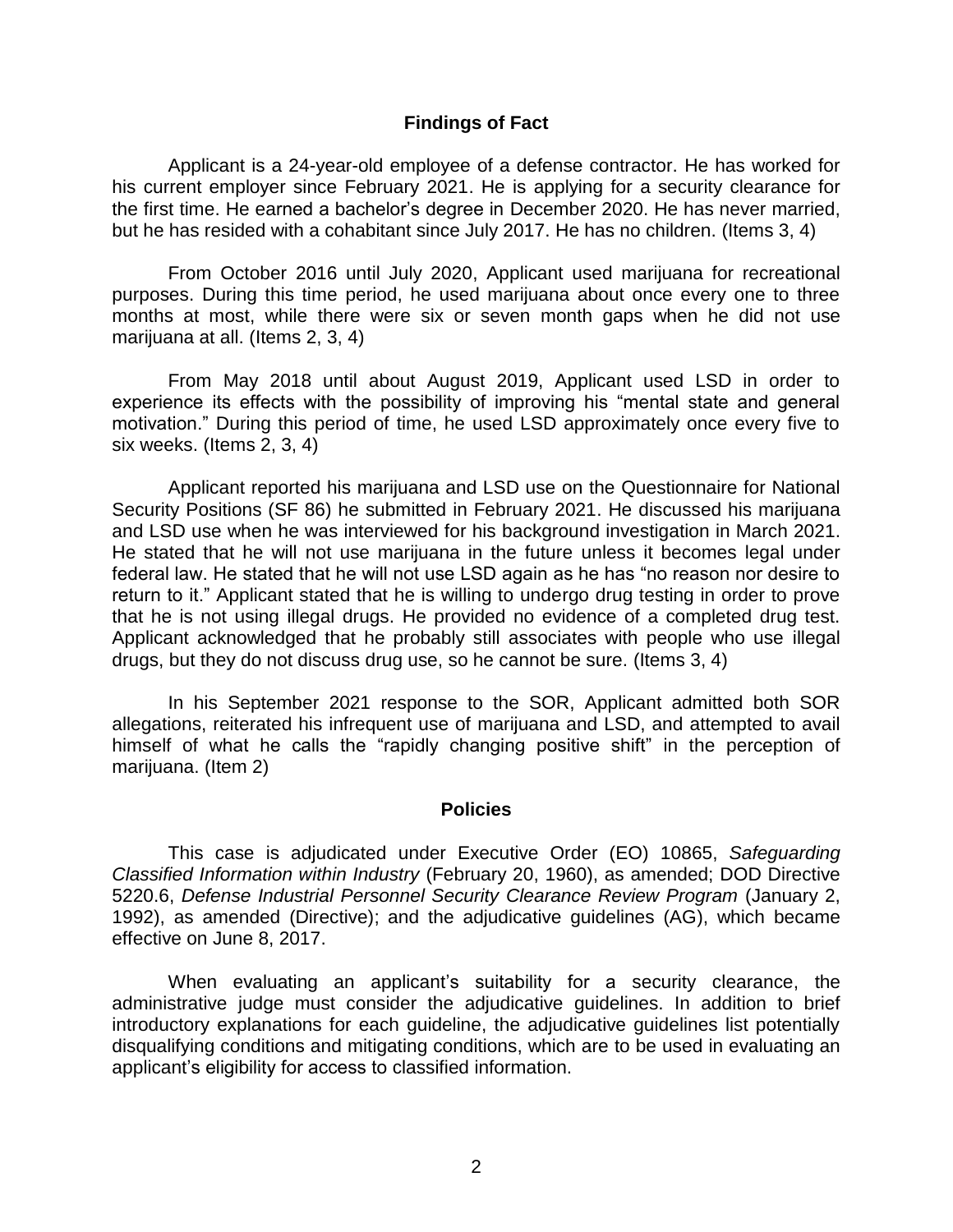These guidelines are not inflexible rules of law. Instead, recognizing the complexities of human behavior, administrative judges apply the guidelines in conjunction with the factors listed in the adjudicative process. The administrative judge's overarching adjudicative goal is a fair, impartial, and commonsense decision. According to AG ¶ 2(c), the entire process is a conscientious scrutiny of a number of variables known as the "whole-person concept." The administrative judge must consider all available, reliable information about the person, past and present, favorable and unfavorable, in making a decision.

The protection of the national security is the paramount consideration. AG  $\P$  2(b) eligibility will be resolved in favor of the national security." requires that "[a]ny doubt concerning personnel being considered for national security

 Under Directive ¶ E3.1.14, the Government must present evidence to establish controverted facts alleged in the SOR. Under Directive ¶ E3.1.15, the applicant is responsible for presenting "witnesses and other evidence to rebut, explain, extenuate, or mitigate facts admitted by the applicant or proven by Department Counsel." The applicant has the ultimate burden of persuasion to obtain a favorable security decision.

 A person who seeks access to classified information enters into a fiduciary relationship with the Government predicated upon trust and confidence. This relationship transcends normal duty hours and endures throughout off-duty hours. The Government reposes a high degree of trust and confidence in individuals to whom it grants access to classified information. Decisions include, by necessity, consideration of the possible risk the applicant may deliberately or inadvertently fail to safeguard classified information. Such decisions entail a certain degree of legally permissible extrapolation of potential, rather than actual, risk of compromise of classified information.

 Section 7 of EO 10865 provides that adverse decisions shall be "in terms of the national interest and shall in no sense be a determination as to the loyalty of the applicant concerned." *See also* EO 12968, Section 3.1(b) (listing multiple prerequisites for access to classified or sensitive information).

#### **Analysis**

#### **Guideline H, Drug Involvement and Substance Misuse**

 The security concern for drug involvement and substance misuse is set out in AG  $\P$  24:

The illegal use of controlled substances, to include the misuse of prescription and non-prescription drugs, and the use of other substances that cause physical or mental impairment or are used in a manner inconsistent with their intended purpose can raise questions about an individual's reliability and trustworthiness, both because such behavior may lead to physical or psychological impairment and because it raises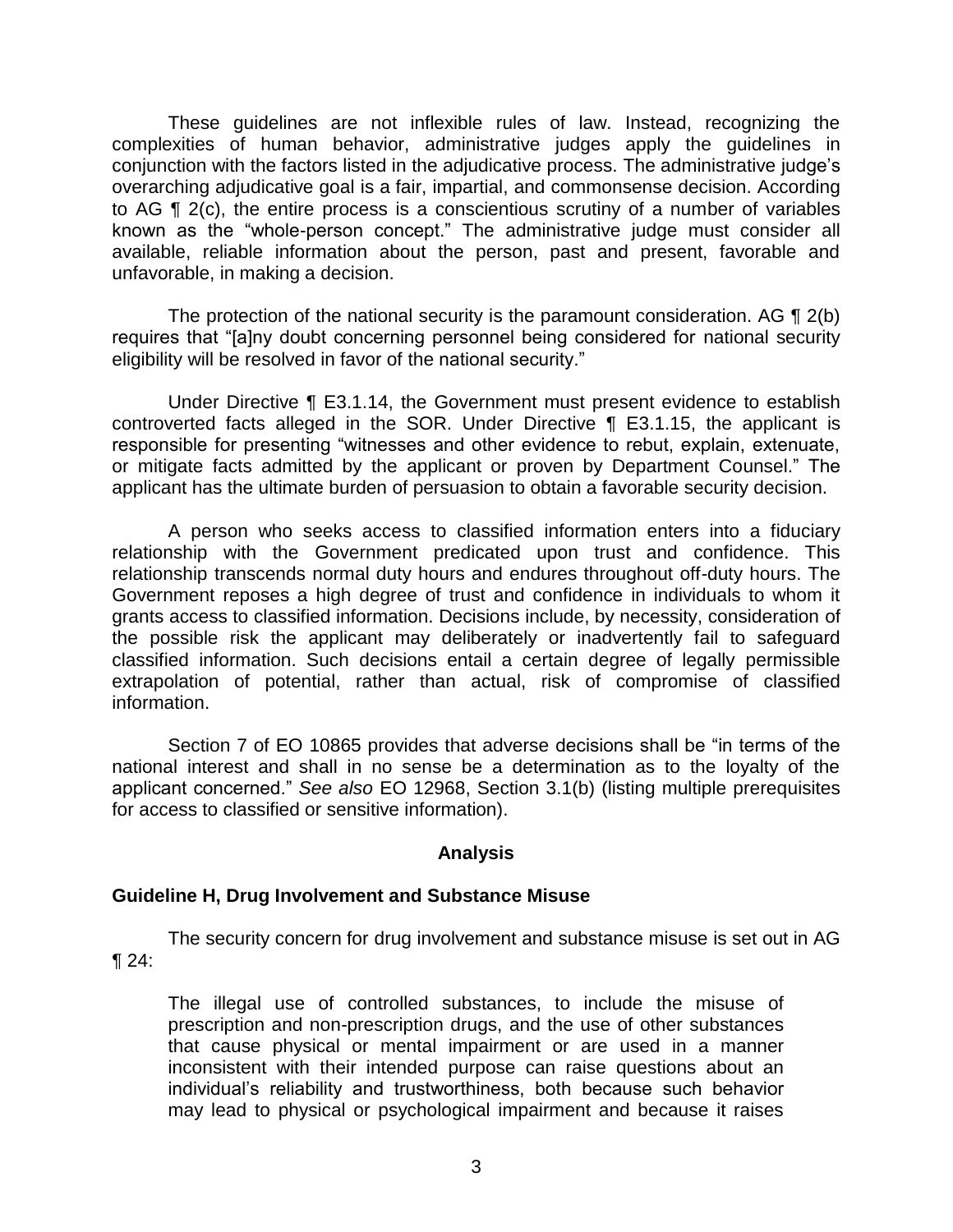questions about a person's ability or willingness to comply with laws, rules, and regulations. Controlled substance means any "controlled substance" as defined in 21 U.S.C. 802. Substance misuse is the generic term adopted in this guideline to describe any of the behaviors listed above.

 The guideline notes several conditions that could raise security concerns under AG ¶ 25. The following are potentially applicable in this case:

(a) any substance misuse (see above definition); and

(c) illegal possession of a controlled substance, including cultivation, processing, manufacture, purchase, sale, or distribution; or possession of drug paraphernalia.

 Applicant possessed and used marijuana and LSD. Marijuana and LSD are controlled substances and illegal under federal law. The above disqualifying conditions are applicable.

AG ¶ 26 provides conditions that could mitigate security concerns. The following are potentially applicable:

(a) the behavior happened so long ago, was so infrequent, or happened under such circumstances that it is unlikely to recur or does not cast doubt on the individual's current reliability, trustworthiness, or good judgment;

(b) the individual acknowledges his or her drug involvement and substance misuse, provides evidence of actions taken to overcome this problem, and has established a pattern of abstinence, including, but not limited to:

(1) disassociation from drug-using associates and contacts;

(2) changing or avoiding the environment where drugs were used; and

(3) providing a signed statement of intent to abstain from all drug involvement and substance misuse, acknowledging that any future involvement or misuse is grounds for revocation of national security eligibility;

 Applicant's illegal drug use and possession occurred while he was in college, before he began working for his current employer or applied for a security clearance. He last used an illegal drug in July 2020 a period of abstinence of about 19 months. in his SF 86 and during his subject interview. In his SF 86, Applicant certified that he no longer intends to use illegal drugs. The veracity of this statement is bolstered by his openness during the investigative process about his past, illegal drug use. His conduct Applicant was forthright, open, and honest about his past illegal drug use, volunteering it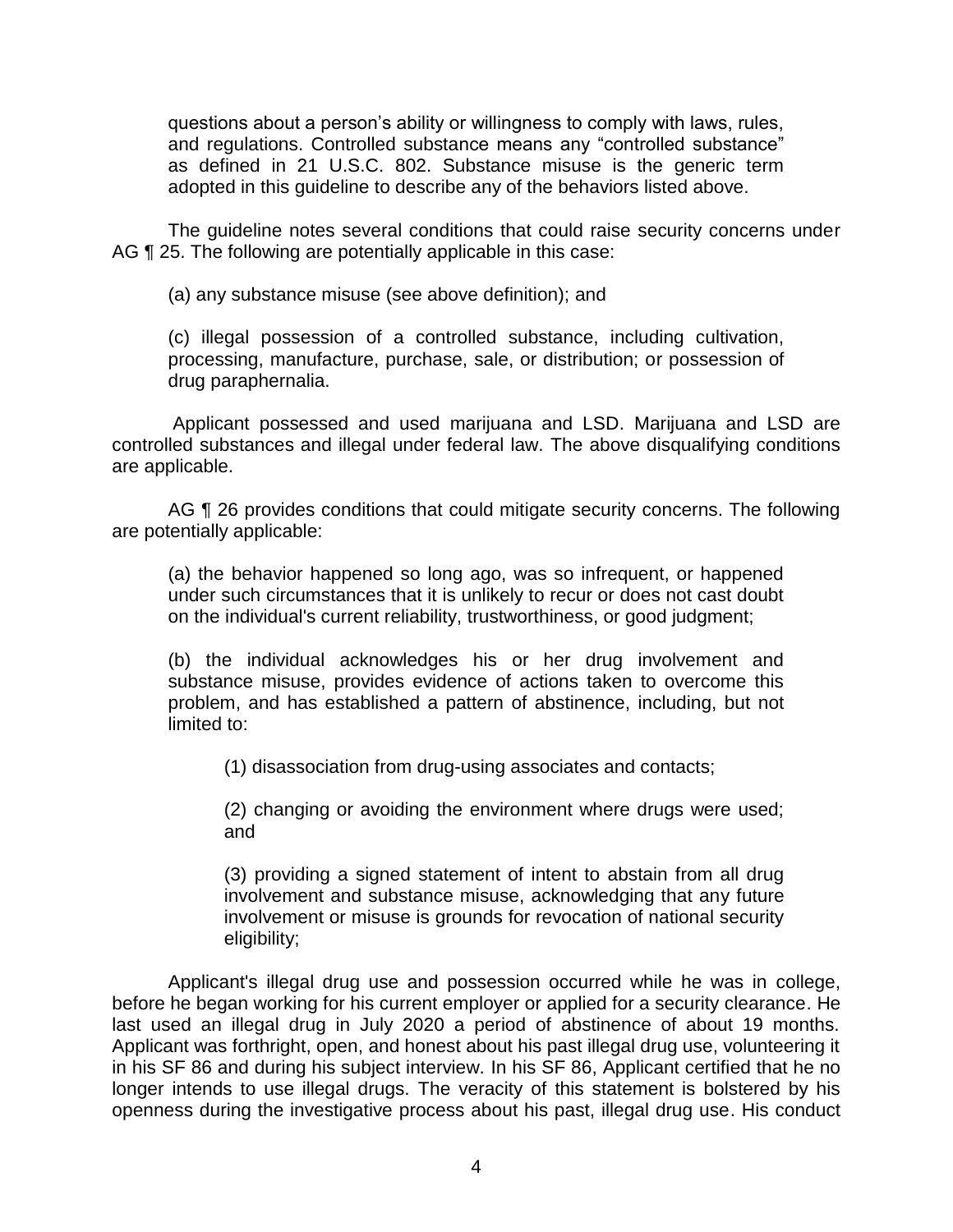no longer casts doubt on his reliability, trustworthiness, and good judgment. I find that Applicant has abstained from illegal drug use for an appropriate period, and that illegal drug use is unlikely to recur. AG ¶ 26(a) is established.

 Applicant acknowledged in his subject interview that he probably still associates with individuals who use illegal drugs. AG  $\P\P$  26(b)(1) and 26(b)(2) are not established. While he certifies in his SF 86 that he will no longer use illegal drugs, Applicant does not provide a signed statement acknowledging that any future involvement or misuse is grounds for revocation of national security eligibility. AG ¶ 26(b)(3) is not established.

### **Whole-Person Concept**

Under the whole-person concept, the administrative judge must evaluate an applicant's eligibility for a security clearance by considering the totality of the applicant's conduct and all relevant circumstances. The administrative judge should consider the nine adjudicative process factors listed at AG ¶ 2(d):

(1) the nature, extent, and seriousness of the conduct; (2) the circumstances surrounding the conduct, to include knowledgeable participation; (3) the frequency and recency of the conduct; (4) the individual's age and maturity at the time of the conduct; (5) the extent to which participation is voluntary; (6) the presence or absence of rehabilitation and other permanent behavioral changes; (7) the motivation for the conduct; (8) the potential for pressure, coercion, exploitation, or duress; and (9) the likelihood of continuation or recurrence.

Under AG  $\P$  2(c), the ultimate determination of whether to grant eligibility for a security clearance must be an overall commonsense judgment based upon careful consideration of the guidelines and the whole-person concept. I considered the potentially disqualifying and mitigating conditions in light of all the facts and circumstances surrounding this case. I have incorporated my comments under Guideline H in my whole-person analysis.

 Applicant's eligibility and suitability for a security clearance. I conclude Applicant Overall, the record evidence leaves me without questions or doubts about mitigated the drug involvement and substance misuse security concerns.

## **Formal Findings**

 Formal findings for or against Applicant on the allegations set forth in the SOR, as required by section E3.1.25 of Enclosure 3 of the Directive, are:

| Paragraph 1, Guideline H: | <b>FOR APPLICANT</b> |
|---------------------------|----------------------|
| Subparagraphs 1.a-1.b:    | For Applicant        |